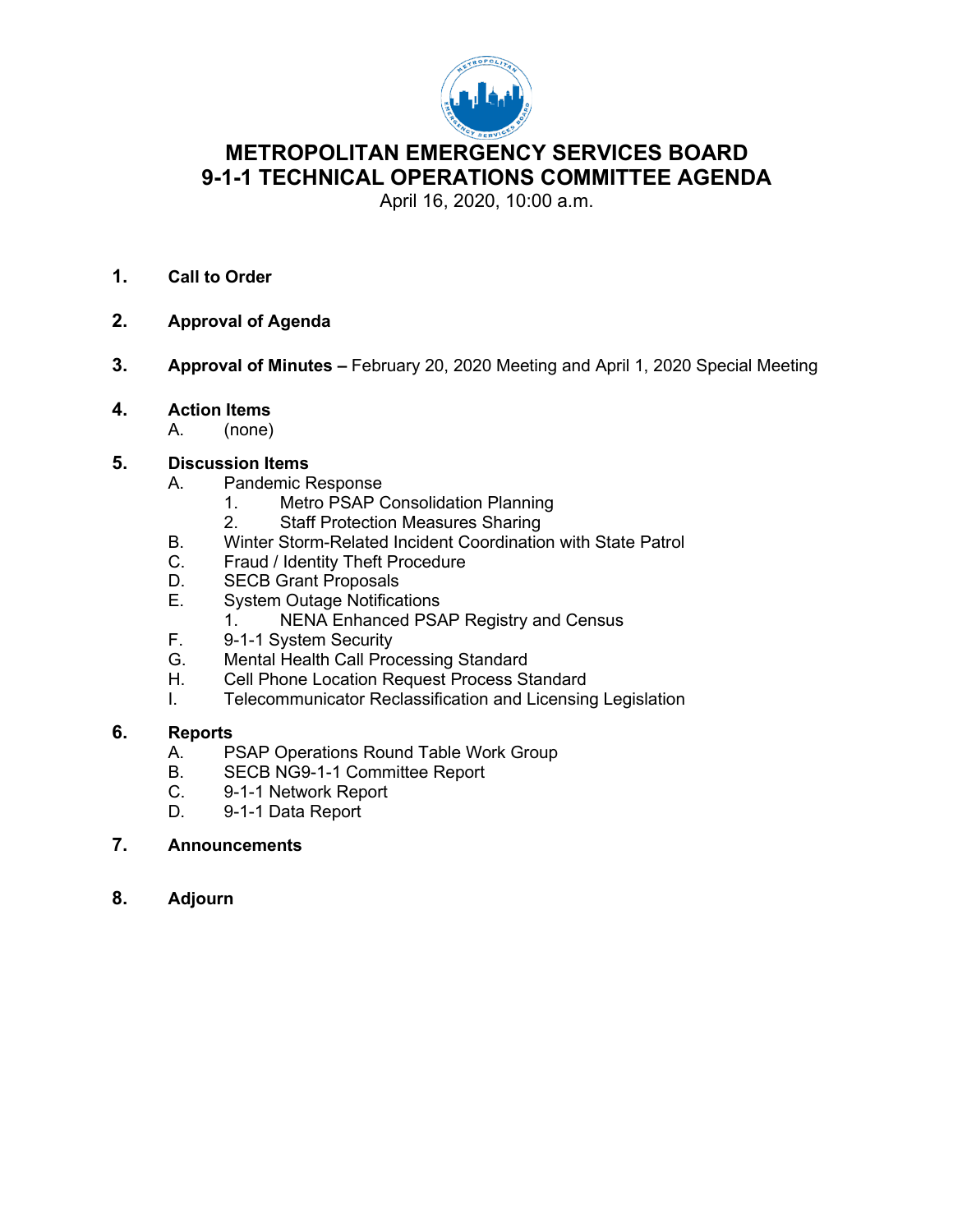**Metropolitan Emergency Services Board 9-1-1 Technical Operations Committee Meeting Notes February 20, 2020**

#### **Members Present:**

Susan Bowler, Carver Jon Eckel, Chisago Janelle Harris, Edina Heidi Hieserich, Airport Kathy Hughes, Minneapolis Jeff Lessard, U of M Chad Loeffler, Metro Transit

Tony Martin, Hennepin Darlene Pankonie, Washington Nancie Pass, Ramsey Cheryl Pritzlaff, Dakota Val Sprynczynatyk, Anoka Victoria Vadnais, Allina

#### **Alternates / Guests Present:**

Lauren Petersen, MAC Jon Rasch, Ramsey LaVae Robinson, Minneapolis Marv Bachmeier, HEMS Consultant Marcia Broman, MESB Jack Cooper, Hennepin Dan Craigie, ECN Pete Eggimann, MESB Joe Fick, Motorola Tracey Fredrick, MESB

Matthew Hoffer, CenturyLink Frank Jarman, Motorola Dan Klawitter, HEMS Dawn Kenyon, Hennepin Dan Placer, Motorola Scott Peterson, Minneapolis Jill Rohret, MESB Scott Wosje, Northland Business Systems Martha Ziese, MESB

#### **1. Call to Order:**

Heidi Hieserich, 9-1-1 TOC Chair called the meeting to order at 10:00 a.m.

#### **2. Approval of Agenda:**

Pete Eggimann asked that one item 4. D. Interstate Interoperability Workgroup Representative be added to the agenda.

*M/S/C Jon Eckel moved to approve the February 20, 2020 agenda. Darlene Pankonie seconded. Motion carried.*

#### **3. Approval of Minutes:**

*M/S/C Tony Martin moved to approve minutes from January 16, 2020.* Cheryl Pritzlaf *seconded. Motion carried.*

#### **4. Action Items:**

#### **A. Public Safety Communications Conference Awards**

Tracey Fredrick reported to the committee that ECN gave this award for the first-time last year at the Public Safety Communications Conference. ECN is planning to continue the tradition this year and is asking each region to submit two nominees. 9-1-1 TOC Committee members are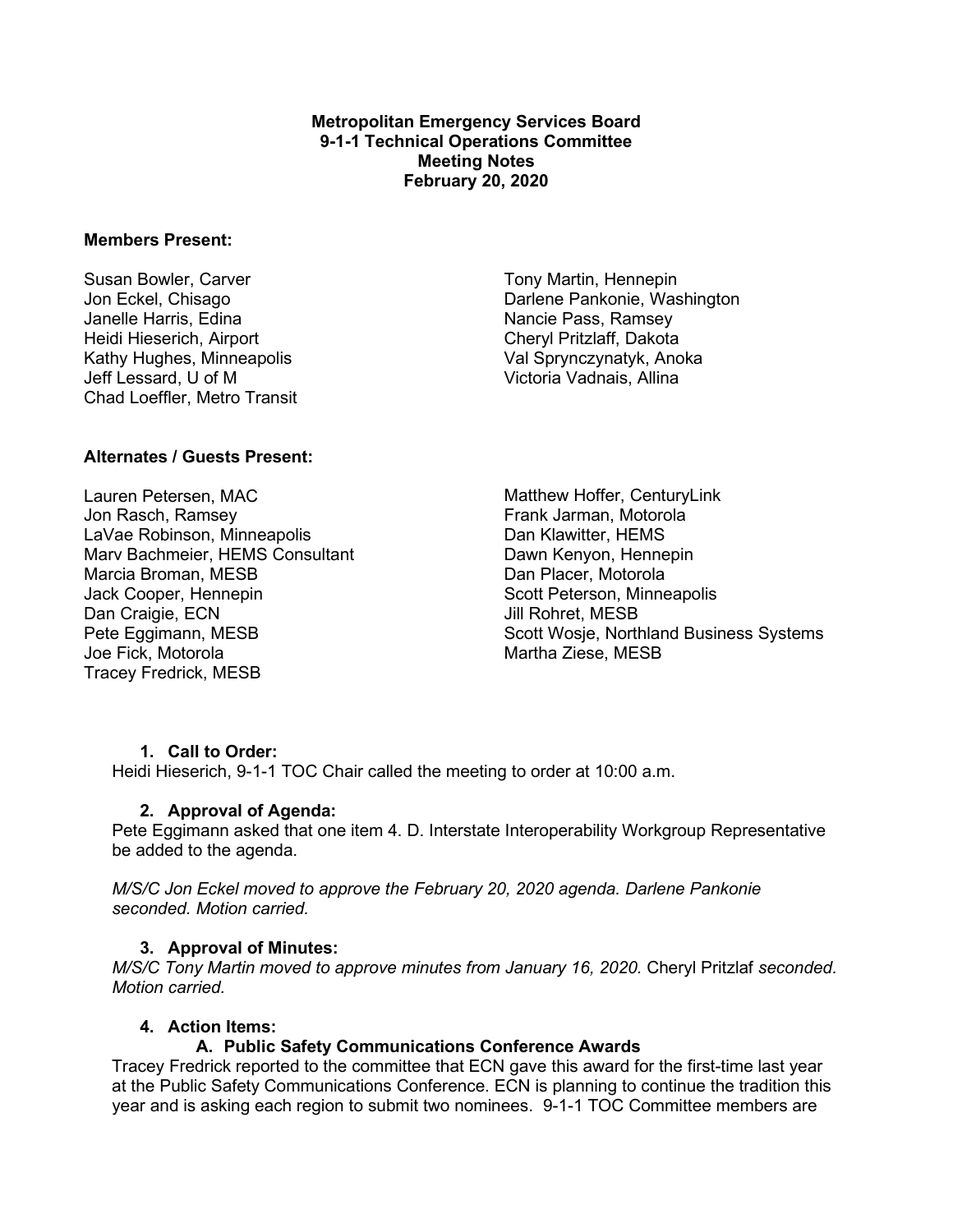asked to submit nominations by February 28<sup>th</sup> for one elected official and one non-elected individual.

Nancie Pass asked Fredrick to clarify what the criteria is for the Outstanding Leadership Award. Fredrick said that it really is just whatever leadership means to you.

Cheryl Pritzlaff and Nancie Pass volunteered to assist MESB staff in the review of the nominations in order to determine the two nominees that would be submitted from the metro region.

*M/S/C Motion made by Val Sprynczynatyk to nominate Pritzlaff and Pass to review the Leadership Award nominees. Seconded by Victoria Vadnais. Motion carried.*

## **B. NG9-1-1 Interoperability Oversight Commission**

Pete Eggimann recommended that the committee nominate one of the metro region PSAP managers to serve as the representative for regional 9-1-1 authorities on the national NG9-1-1 Interoperability Oversight Commission. Eggimann said that NENA is organizing and establishing a national NG9-1-1 Interoperability Oversight Commission as the independent governance structure to oversee and manage two NG9-1-1 interoperability initiatives. Those initiatives are the PSAP Credentialing Agency and the Forest Guide. The credentialing agency will establish and manage the security certificate process that will support the 9-1-1 system interoperability, and the Forest Guide is the function that will enable NG9-1-1 systems to route calls between systems across the U.S. and Canada.

The Commission members may have to travel occasionally for a face-to-face Commission meeting, but most meetings will be conducted electronically beginning in March. Travel expense is expected to be covered by the Commission.

The nominee will need to provide a resume, and a short statement describing their qualifications to the MESB by Monday, Feb. 24. Jill Rohret will coordinate the submission with NENA staff to ensure the requirements are met and the information gets to the appropriate people within NENA.

Pankonie asked what will be the capabilities of enforcing this oversight? Eggimann said the standard requires it. The structure of the governance board is designed to get representatives from the 9-1-1 industry, elected officials, and the different agencies involved in the management and delivery of 9-1-1 services. The intent is that all segments of the 9-1-1 service and industry that could be impacted by the Commission's actions will be given a voice in how it is governed. The National 9-1-1 Office has a seat on the Commission but neither that office or NENA will be in control of the Commission, ensuring that the Commission acts independently and in the best interest of 9-1-1 system security and interoperability.

Dar Pankonie and Nancie Pass volunteered to be nominees for the NG9-1-1 Interoperability Oversight Commission.

*M/S/C Motion made by Susan Bowler to nominate Pankonie and Pass to the NG9-1-1 Interoperability Oversight Commission. Seconded by Pritzlaff. Motion carried.*

# **C. EMD Protocol Update - Coronavirus**

Eggimann said that the CDC has posted guidelines for 9-1-1 and EMS response to the current coronavirus outbreak. Eggimann asked that the committee recommend that all PSAPs providing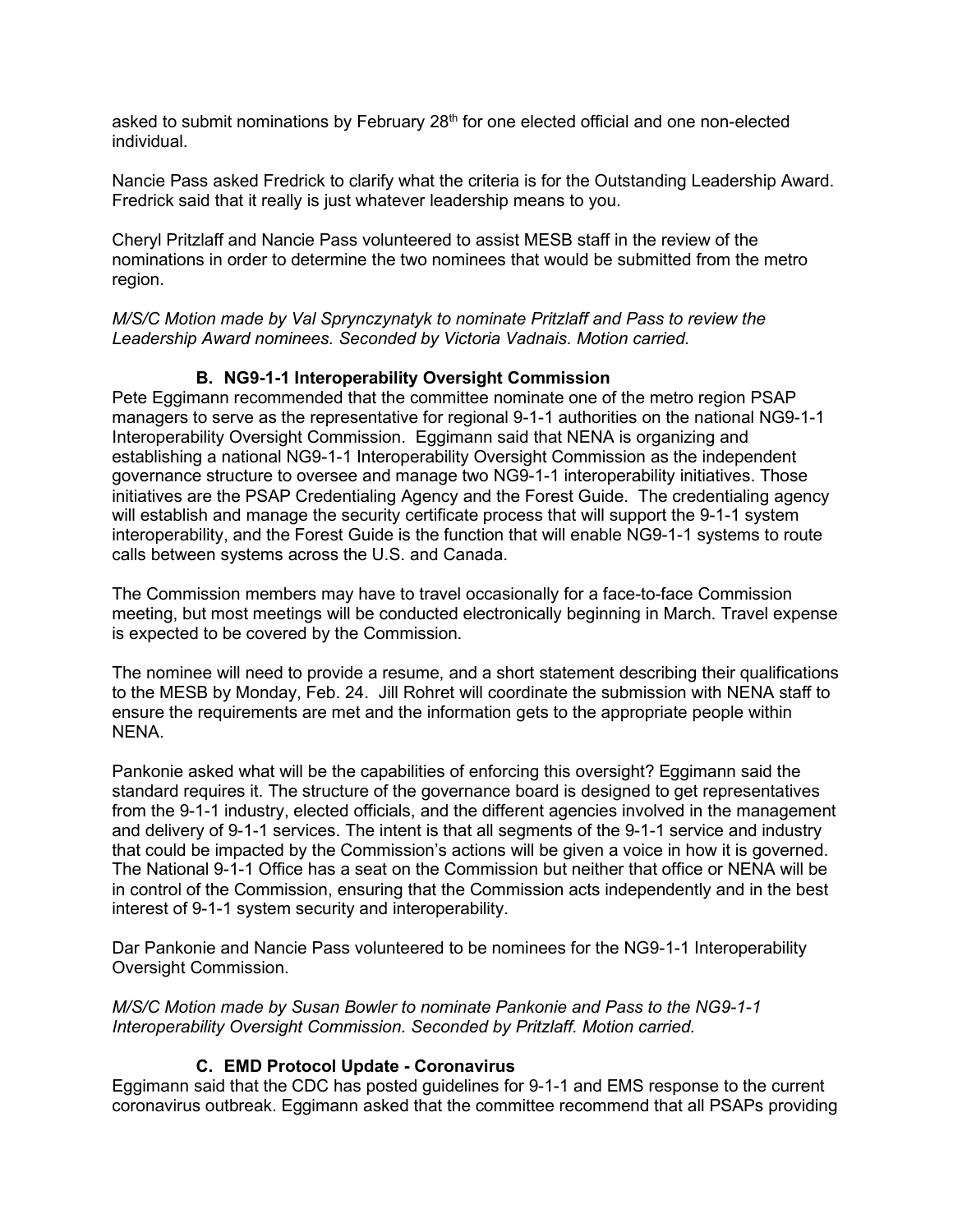EMD pre-arrival instructions in the metro area review their protocols to determine if the protocols are consistent with the Center for Disease Control recommendations for EMS and 9-1-1 systems in response to the coronavirus outbreak.

Susan Bowler said that a conversation is necessary on these responses because the CDC guidelines recommendation is to follow the lead of the state Department of Health. At this point the MN DPH is not recommending adding questions to the EMD protocol. Ridgeview Ambulance has adopted the CDC protocol.

Pankonie said that Washington County's Medical Director leaned on Regions EMS to add questions, but they have limited them to fever and cough questions only.

Dan Klawitter of Hennepin EMS said under the direction of Dr. Hick two questions were added: Have you traveled to China in the last twenty-one days and is there any known exposure to the coronavirus?

Kathy Hughes said that Minneapolis is working with MN DPH on their questions.

#### *M/S/C Motion made by Pankonie to move 4.C. to Discussion Items for the next meeting. Seconded by Pritzlaff. Motion carried.*

# **D. Interstate Interoperability Workgroup Representative**

Fredrick said she received an email last week from Jim Stromberg was starting a work group to review and finalize two draft documents related to interstate interoperability. The first draft document is tentatively titled, "Minnesota Land Mobile Radio Interstate Interoperability Crosswalk Plan". The second document is titled, "Minnesota Land Mobile Radio Interstate Best Practice Guide. The work group will be made up of two representatives from each region – a radio technical representative and an emergency communications and response coordination representative. Fredrick reported that the Radio TOC had identified a radio technical representative (Nate Timm – Washington Co.) and would like the 911 TOC to identify an operations representative to serve on the workgroup. Stromberg indicates that the workgroup will meet electronically by conference call with screen sharing.

Heidi Hieserich has a supervisor from the Airport PSAP she will nominate for the Dispatch representative.

*M/S/C Motion made by Martin to support Hieserich's nominee. Seconded by Pass. Motion carried.*

#### **5. Discussion Items:**

#### **A. Winter Storm-Related Coordination with State Patrol**

Martin said there was no update other than the group continues to work on the draft plan. He hopes to have the draft ready by the March meeting.

# **B. Fraud / Identity Theft Procedure**

Pankonie reported to the committee that work continues to establish a national fraud and identity theft clearing house to act as a one-stop shop for reporting these types of crime. The MSA is still lobbying in this state for the utilization of a national resource. Pankonie said that some states have utilized the 2-1-1 universal number for community resources as the means for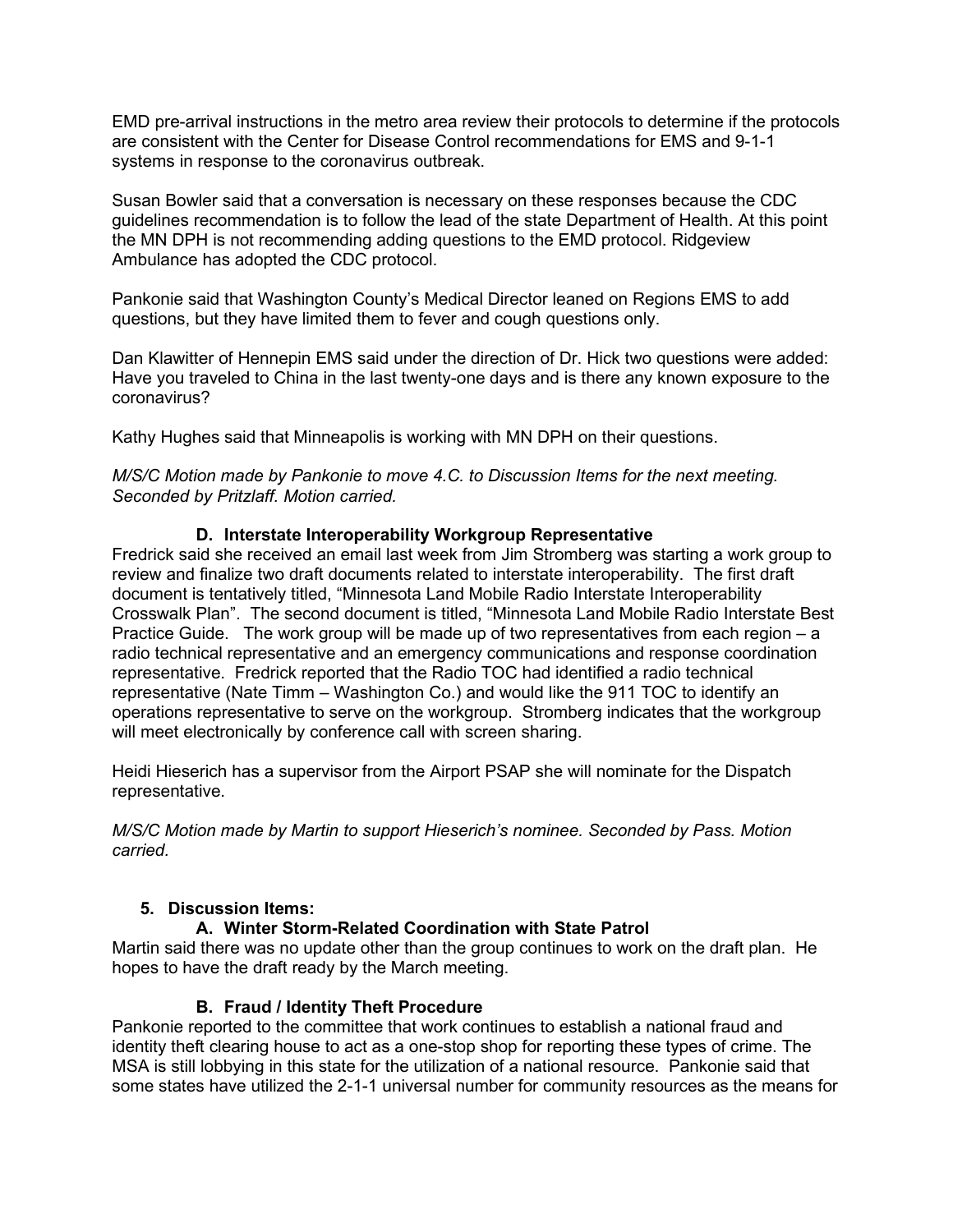victims to contact the national clearing house. Pankonie will continue to monitor this and keep the 9-1-1 TOC updated.

#### **C. SECB Grant Proposals**

Fredrick said that the CPE and GIS grants are still in the re-application process. The due date is April 3rd. The SECB grant is in the application phase as well.

Dan Craigie said the federal 9-1-1 grant applications are being reviewed, but that all the grant applications need to be in before any awards can be made.

#### **D. 9-1-1 System Outage Notifications**

Eggimann said that for years NENA has had a PSAP Registry that was a resource designed to put PSAPs across the country in touch with each other, and something the carriers could use to try to identify and contact a PSAP. Recently, the Alliance for Telecommunications Solutions (ATIS) recommended that a national repository for PSAP information be created to assist telecommunication service providers in meeting the FCC outage notification requirements. NENA is upgrading their existing PSAP Registry to meet the recommended ATIS requirements.

NENA has contracted with GEOCOM to manage this enhanced registry. they have updated the information fields in the database, and eventually the intent is to upload the PSAP service area GIS data. NENA has created an online portal to collect the PSAP information. A printed copy of the form was included in the meeting packet.

In the past, the MESB maintained the information on behalf of the PSAPs in the registry but quit trying to make updates once NENA decided to work on the site. Eggimann is asking the PSAP managers to assist in entering and maintaining the data for their PSAPs. The MESB has much of the information that needs to be added in the web portal and can provide that information to the PSAP managers to ensure there is consistency between the information in the new registry and the information that the MESB has been providing to the wireless carriers. If the information in the enhanced registry is accurate, the carriers and VPCs will find it easier to get the PSAP data from the registry compared to the constant reaching out to the PSAPs for contact information verification that is going on now.

Pankonie said that she felt this was also an effort on NENA's part to get an accurate count of the PSAPs in this country. Eggimann said the MESB will put together the information that they have on each PSAP for the managers to use to enter the data on the web portal in the next couple of weeks.

Hieserich asked if there were any updates on the ECN's Crisis Plan. Craigie said ECN is in the process of looking for a consultant for this project.

#### **E. 9-1-1 System Security**

Jon Eckel brought two documents on cyber security and passed them out to committee members. Eckel believes the key for PSAP managers is doing an audit and knowing that you do not have a fully secure network. He believes a security inventory needs to be done on your network, including a detailed diagram.

Eckel said the ARMER Metro Owners Group is working on a security policy. He is impressed with NIST framework that is used by the Department of Homeland Security. He is recommending the 9-1-1 TOC begin the process of drafting a security policy as a group.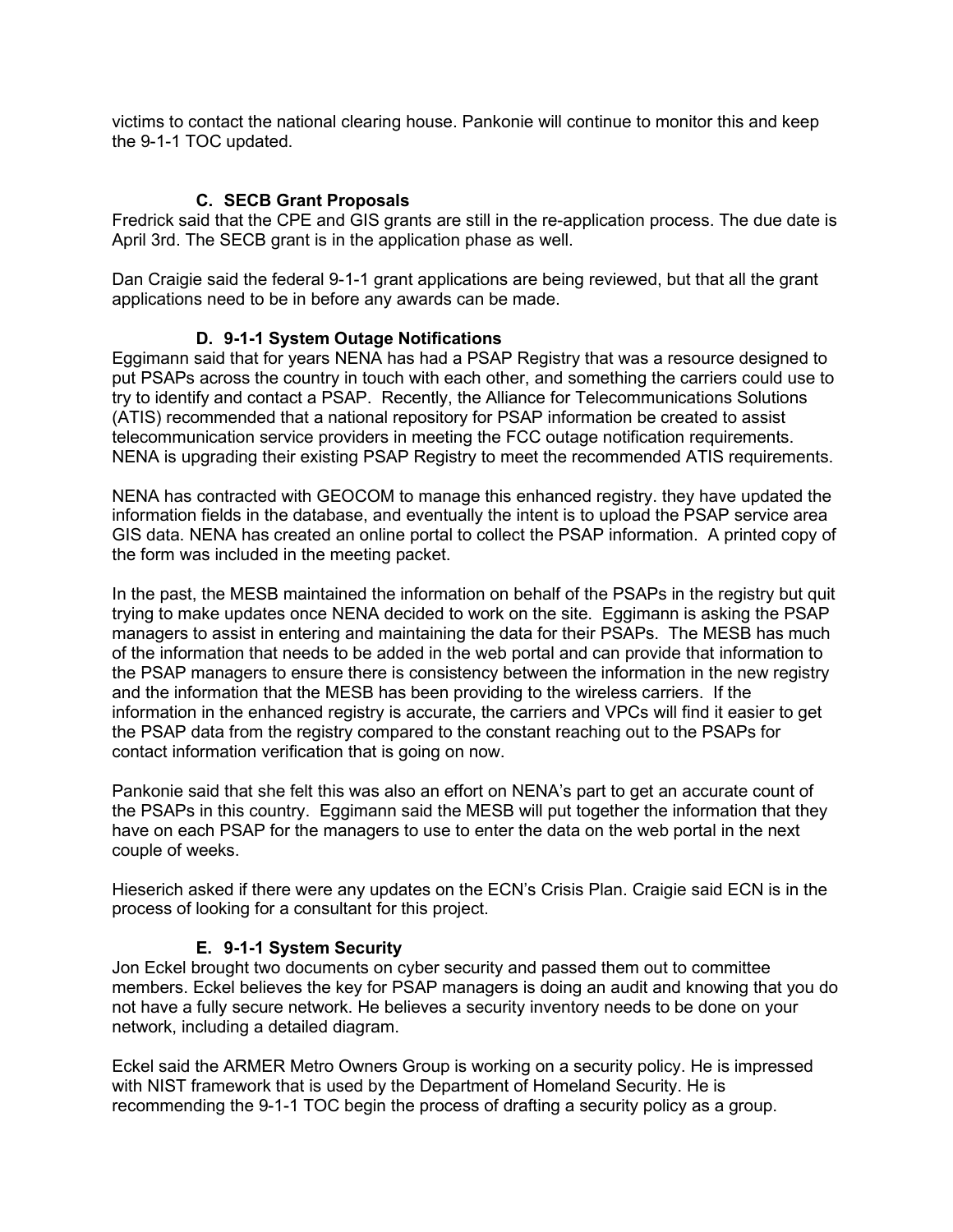Hennepin, Ramsey and Allina volunteered to work with Chisago in a work group to start this process. All were encouraged to email Eckel with interested parties.

Pass asked if anyone had an MOU or MOA with another PSAP?

Eggimann will send the Cooperative and Ancillary agreements as examples. Eckel said most counties have an MOU with Hennepin County from the time Hennepin was first taking text to 9-1-1 calls for other counties that could also be adapted to this type of project.

Dan Craigie reminded the committee members that ECN had contracted with Mission Critical Partners to do some PSAP network assessments. Not all the available slots have been filled if any of the committee members would like to participate, they should contact Dan directly.

## **F. Back-up and Workload Sharing**

Eggimann said that the MESB Counsel advised that a closed-door meeting of enough of the committee members to establish a quorum to discuss back-up options, agreements, etc. might be a violation of the open meeting laws since there may be some question on whether that information is public or not. Eggimann said he did send the PSAP Managers the abandonment routing that West has on file as of today for each of them. Eggimann suggested that the PSAP managers that are already or have an interest in working together meet in smaller groups to discuss.

## **G. Mental Health Call Processing Standard**

Martin said that Hennepin County has been working with a mental health professional/social worker to review the mental health calls the dispatchers receive. The review is expected to provide better decision-making criteria for the TCs to determine whether a first responder is needed on a call or if another social services or mental health response would be more appropriate. Martin noted that information sharing across the agency databases is very restrictive. Martin said the pilot project was presented at the Hennepin County Police Chiefs meetings this month. The next step is to meet with the four cities that have the most mental health calls; Brooklyn Center, Brooklyn Park, Plymouth and Minnetonka.

Pankonie said Washington County set up a social services division a year ago. It is being considered to possibly hand off some of the incoming calls to them. Likewise, if law enforcement or fire determines, once on the scene that social services are needed, they call them in.

Martin said that their pilot project has that responder piece.

Jon Rasch said that Children's Crisis Response is starting to accept transfers. Also, Ramsey County is beginning to place child protection workers in joint or co-responder positions. Bowler said that Carver County has been using crisis co-responders for about four months now, and it is working well.

Hieserich said this will remain on the 9-1-1 TOC agendas.

#### **H. Cell Phone Location Request Process Standard**

Marcia Broman said that at the last 9-1-1 TOC meeting, Leslie Sticht said she would engage with wireless carriers to document their current processes and make an official ask to begin the first step toward making a standard. Then there will be an outreach on a national scale to determine if there is an effort to standardize processes. That work continues.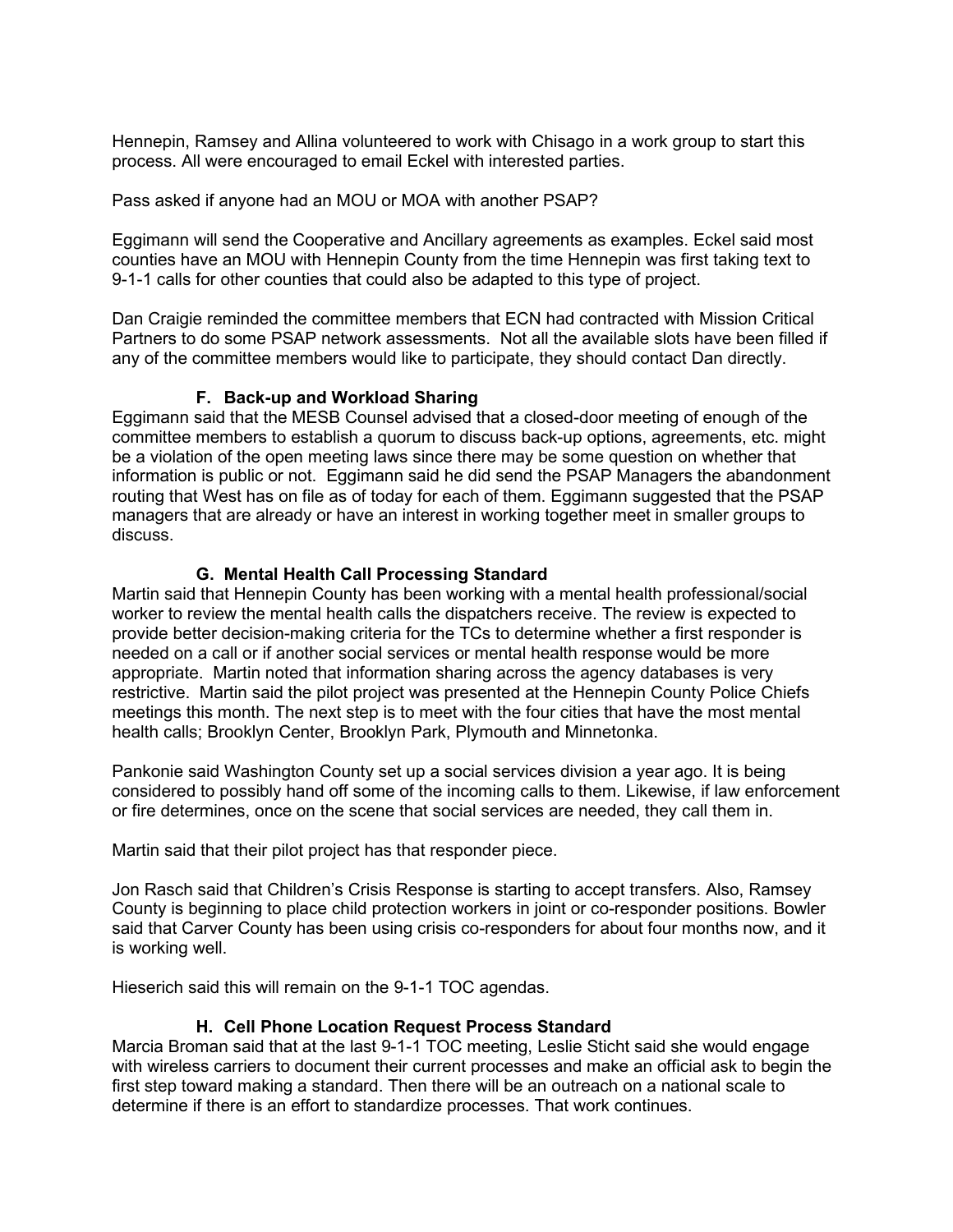# **I. Telecommunicator Reclassification and Licensing Legislation**

Pankonie has finished a letter containing a bullet-point structure to the main points in the proposed legislation. Pankonie and a representative from the Sheriff's Association will meet this afternoon with Representatives Dettmer and Layman. Randy Willis will likely be the Sherriff's Association representative. Ryan Peters from the Minnesota Police and Peace Officers Association and Mark Milak from Itasca County will also be attending.

Pankonie said Representatives Dettmer and Layman are very interested in helping achieve some goals in elevating 9-1-1 telecommunicator in Minnesota legislation. Pankonie will report back the outcome of that meeting.

Pankonie said there are four goals in the draft legislation:

- 1. Definition of MN 9-1-1 Public Safety Telecommunicator
- 2. Require Minimum Training Standards
- 3. Telecommunicator Certification
- 4. Provide the same level of benefits to Telecommunicators as other public Safety occupations receive

Pankonie sad that Statute 403 will be reviewed because it is the most relevant statute dealing with 9-1-1, however there are other statutes that should be reviewed because public safety occupations are addressed many different ways in other statutes.

Pankonie clarified that she has permission to represent the Washington County Sheriff, the MSA, and the MN APCO/NENA chapter, but not the SECB NG9-1-1 Committee. Pass said that she felt Pankonie would be representing the metro area PSAPs also.

*M/S/C Pass moved to support legislation advancing these four goals. Seconded by Bowler. Motion carried.* 

# **6. Reports:**

# **A. PSAP Roundtable – (No Report Provided)**

Sprynczynatyk said that Leadership Mentoring for Staff is on the agenda for the April meeting. 9-1-1 call routing and data error issues are being reviewed and group is working with Marcia Broman on this.

# **B. SECB NG9-1-1 Committee**

Pankonie said the NG9-1-1 committee met yesterday. Discussions included the telephone CPR legislation, GIS standards, and grant update.

Pankonie said the representatives in the region were advised that an SECB standard was being created to outline what the PSAP requirements would be for the Telephone CPR requirement.

Legislation states that all PSAPs must comply with this legislation by July 2021.

# **C. 9-1-1 Network Report – (Written Report Provided)**

# **D. 9-1-1 Data Report – (Written Report Provided)**

# **7. Adjourn**

The meeting adjourned at 12:02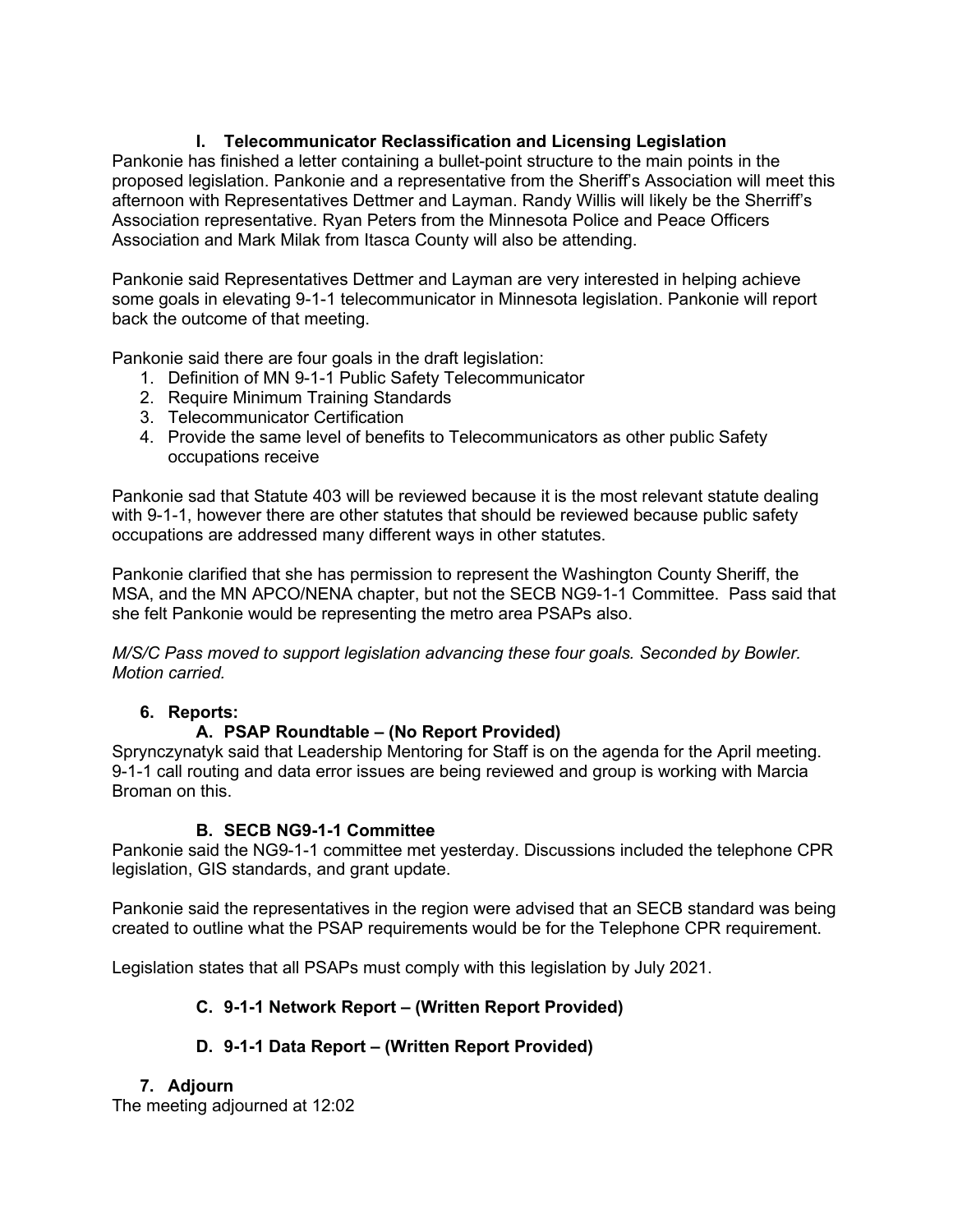#### **Metropolitan Emergency Services Board 9-1-1 Technical Operations Committee Special Meeting via WebEx Notes April 1, 2020**

#### **Members Present:**

Laura Anderson, Sherburne Susan Bowler, Carver Bob Dowd, Isanti Jon Eckel, Chisago Janelle Harris, Edina Heidi Hieserich, Airport Kathy Hughes, Minneapolis Wade Johnson, Henn EMS Chad Loeffler, Metro Transit

#### **Alternates / Guests Present:**

Robin Carter, U of M Laurene Draper, Bloomington Tom Folie, Dakota Angie Fox, Allina Lauren Petersen, MAC Jon Rasch, Ramsey Lisa Beyer, Motorola Marcia Broman, MESB Marcus Bruning, DPS

Tony Martin, Hennepin Darlene Pankonie, Washington Nancie Pass, Ramsey Cheryl Pritzlaff, Dakota Jim Scanlon, Bloomington Greg Weigel, St. Louis Park Val Sprynczynatyk, Anoka Victoria Vadnais, Allina Lisa Vik, Eden Prairie

Dan Craigie, ECN Pete Eggimann, MESB Tracey Fredrick, MESB Matthew Hoffer, CenturyLink Frank Jarman, Motorola Robert Madich, IES Jeff Nelson, PSC Alliance Jill Rohret, MESB Martha Ziese, MESB

#### **1. Call to Order:**

Heidi Hieserich, 9-1-1 TOC Chair called the meeting to order at 10:05 a.m.

#### **2. Approval of Agenda:**

*M/S/C Nancy Pass moved to approve the April 2, 2020 Special 9-1-1 TOC agenda. Cheryl Pritzlaff seconded. Motion carried.*

#### **3. Approval of Minutes:**

*(Held until the next regularly scheduled meeting)*

#### **4. Action Items:**

#### **A. Pandemic Metro PSAP Consolidation Plan (Pandemic MPCP)**

Heidi Hieserich said the purpose of this special meeting is to produce a broad outline of a plan to consolidate metro PSAP operations in the event one or more PSAPs could no longer meet their minimum staffing levels because of staff sickness or quarantine; or to reject adoption of such a plan, and to present a recommendation to the board at the April 8, 2020 MESB Executive Committee meeting.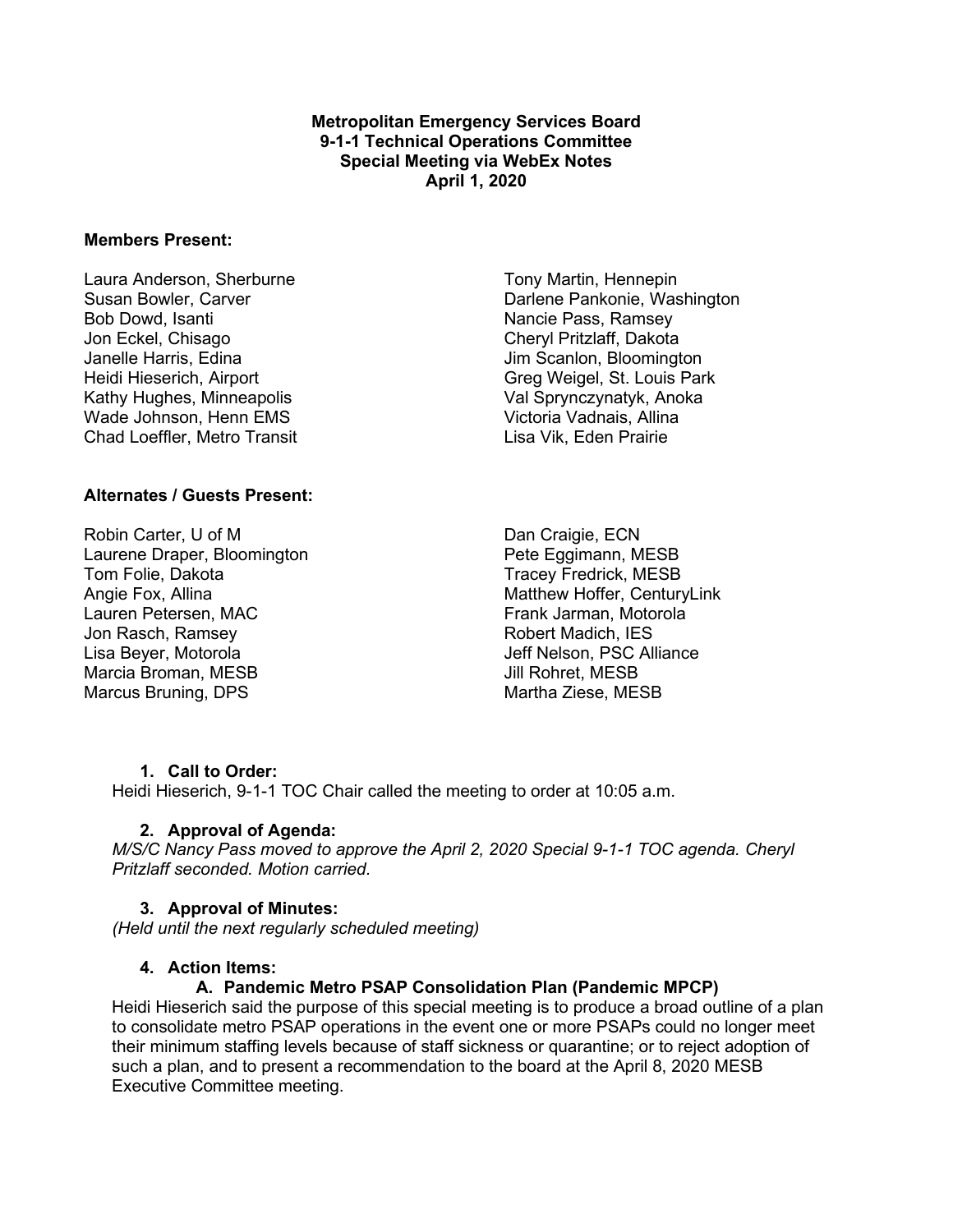Mike Mihelich presented a PowerPoint outline of a Pandemic Metro PSAP Consolidation Plan.

Pete Eggimann said this is a broad plan and details will need to be developed as implementation planning takes place. The role of the 9-1-1 TOC is to approve the concept of this broad plan and to request participating PSAPs provide the necessary details and participate in the planning. Participation is voluntary and the PSAPs will remain in control of where their calls will be routed.

Hieserich said the goal would be for the participating PSAPs to get the plan approved at a high level with their county / city authorities, and then have the MESB approve and adopt the plan.

Susan Bowler asked if a presentation tailored to decision makers could be made available? Mihelich said he would make one available quickly.

Darlene Pankonie asked what would be considered a bare bones dispatch minimum? Also, a discussion might be what protection measures are metro region PSAPs taking to protect their staff. Sprynczynatyk agreed. Pass speculated if 50% loss of available TCs is bare bones, that would mean 60 people for Ramsey. Hieserich asked Pass, as one of the 2 PSAPs that are taking calls for other PSAPs, what happens if the RC falls below their minimum? Would other PSAPs have resources to loan? Kathy Hughes asked what would be the plan if HC and RC were contaminated? Pass said RC would disinfect and transfer. Hughes asked where would Minneapolis transfer? Arden Hills. Golden Valley? Mihelich said these are the details that need to be worked out by the participating PSAPs in the planning.

Hieserich said there should be a motion for an action.

*M/S/C Susan Bowler moved to approve the pandemic metro PSAP consolidation plan as presented by Mihelich. Val Sprynczynatyk seconded. Motion carried.*

#### **B. State EOC Request for Daily Virus Impact Reports**

Eggimann said the State EOC is requesting daily reports on the impacts the COVID-19 is having on Public Safety Communications. They have created a form and ask that it be completed and sent before noon daily.

Laura Anderson asked if this was a request beginning today? Pass said that she felt this was an unnecessary report since Ramsey reports to their EOC daily. Pass suggested an email could be sent if there was a noticeable impact.

Dan Craigie said this was just a request and he would communicate that a situation report could be sent out when there were changes in impact.

Bowler said it is redundant if the state is asking for this information from county EOCs.

Jill Rohret said if county EOCs or IMTs are reporting to you, then that information should be passed on to Eggimann.

Eggimann said he will pass out daily report guidelines to the 9-1-1 TOC members. Any form of reporting is acceptable.

#### **5. Discussion Items - None**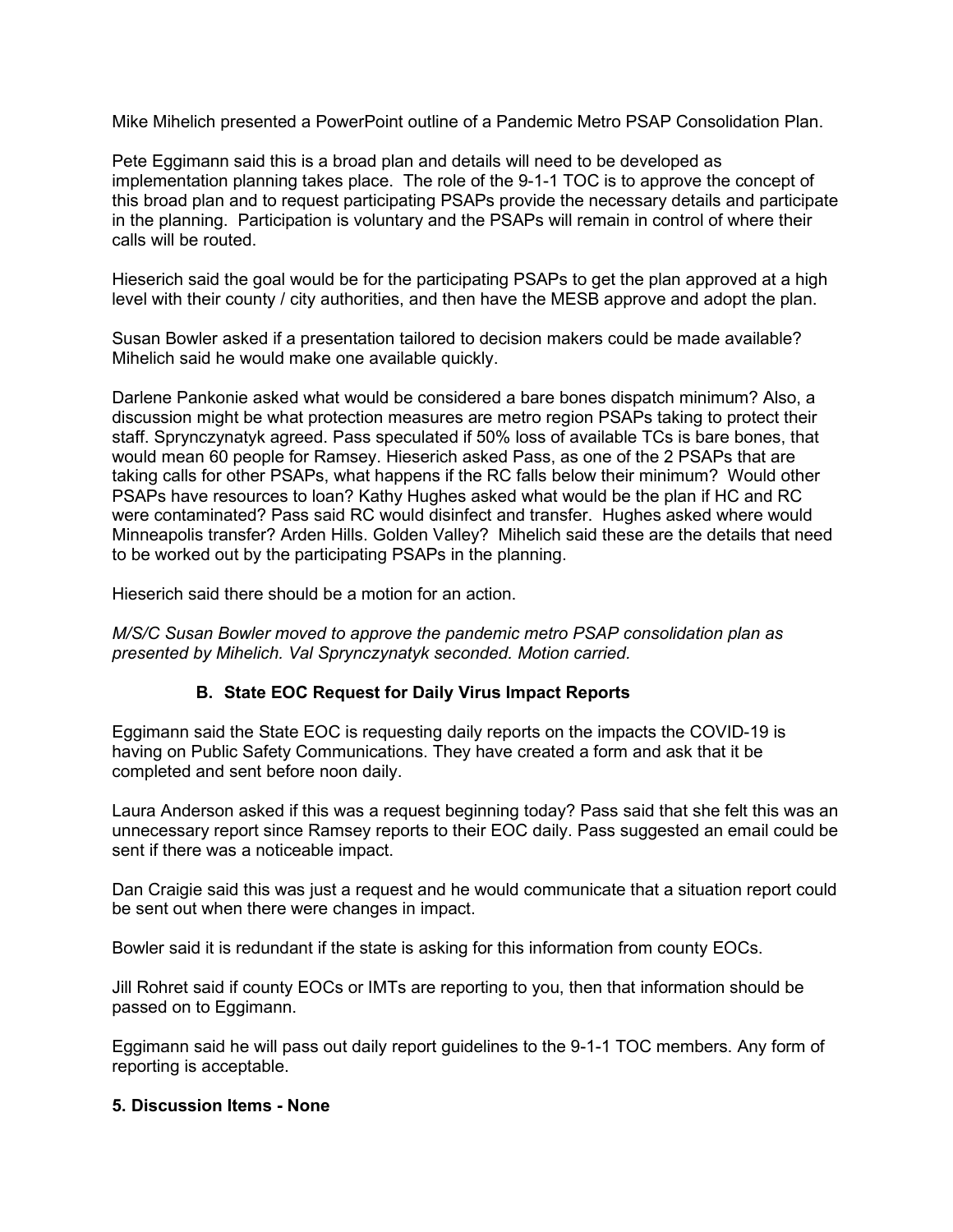# **6. Reports - None**

# **7. Announcements - None**

# **8. Adjourn 11:02**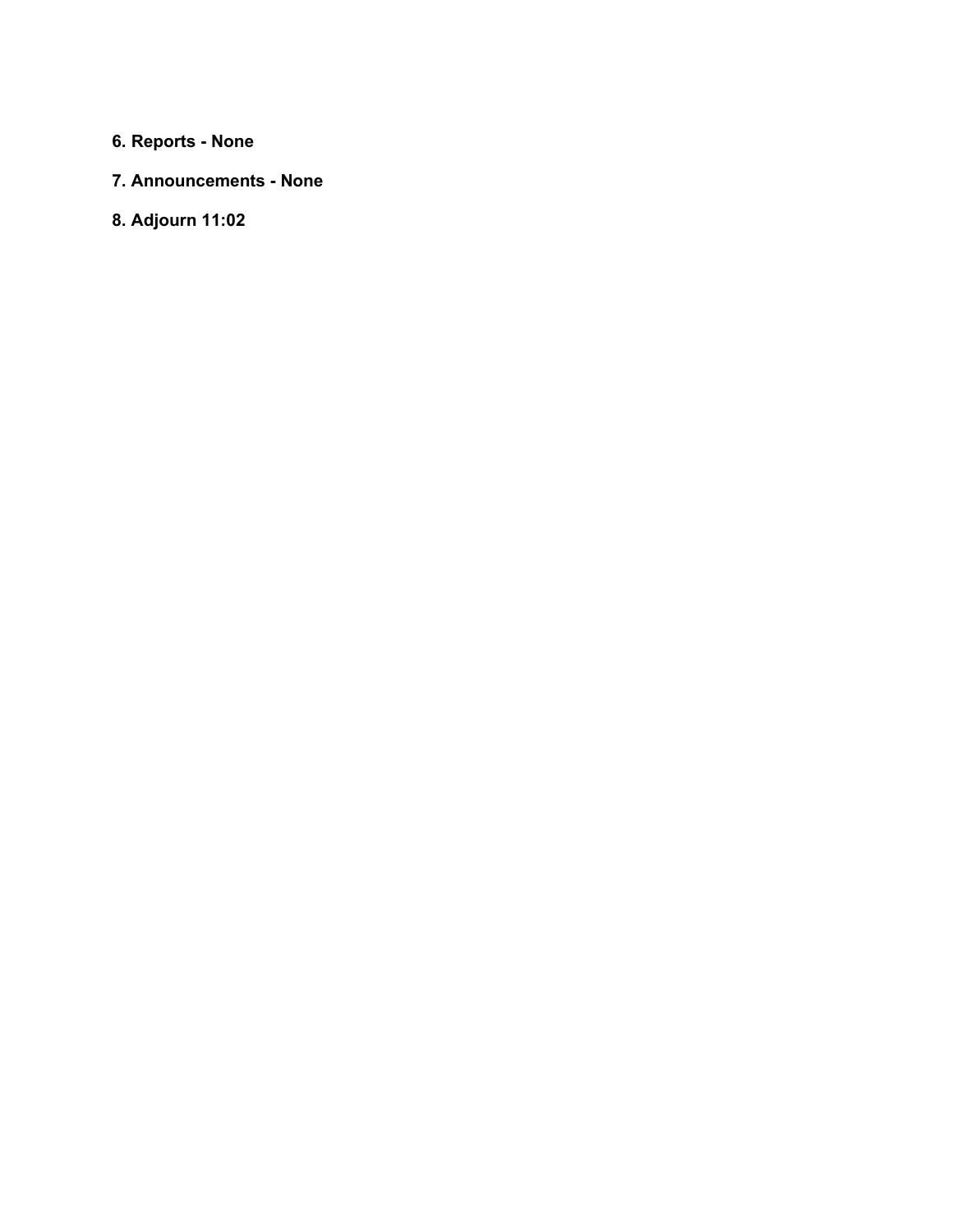# **Pandemic Metro PSAP Consolidation Plan**

As of 4/9/20, this is the list of PSAPs who have indicated they want to participate, don't want to participate, or have not responded one way or another. If your PSAP is on the wrong list or if you have changed your mind, please let us know.

# **Metro PSAP Participation List**

Anoka County Bloomington Police and Fire Carver Dakota Communications Center Eden Prairie Police Hennepin County Sheriff Emergency Communications Center Isanti County Sheriff's Office Minneapolis Emergency Communications Center MSP Airport Ramsey County Emergency Communications Center Sherburne County Dispatch Washington County

# **Not Participating / Didn't Respond**

Chisago County Sheriff's Office Edina Police Department Isanti County Sheriff's Office Scott County Sheriff's Office St Louis Park Police Department University of MN Police Department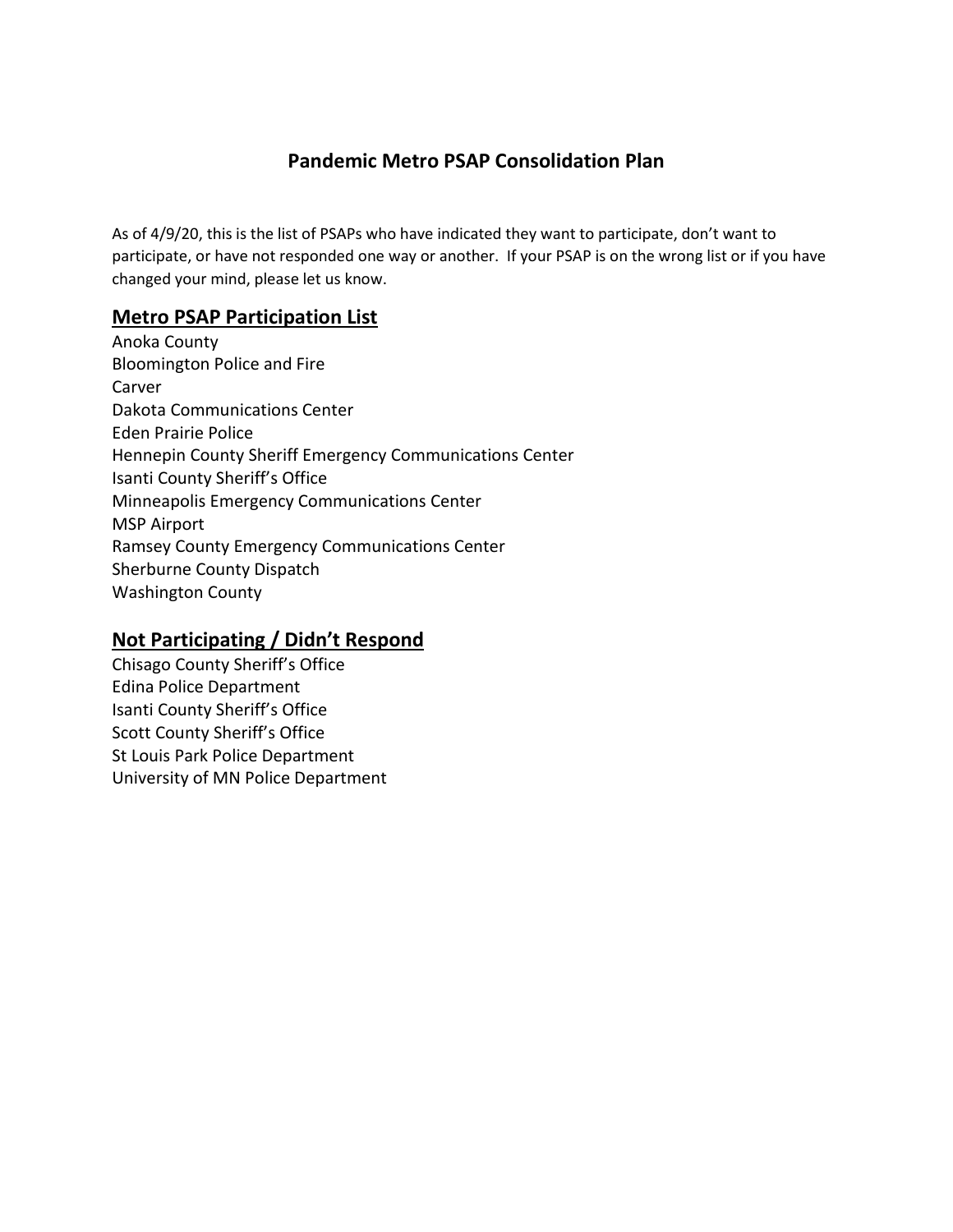#### **WORKING DRAFT: Incident Coordination with State Patrol**

**Purpose:** To define a process for the exchange of information between Metro PSAPs and the Minnesota State Patrol Communications.

**Scope:** This standard defines the recommended protocol to follow for processing incidents on the highways, interstates, and exchanges relevant to incident response with State Patrol under routine daily conditions and for non-routine escalated conditions, such as winter storms.

**Background:** Not sure we need, but might be nice to provide some context and lay out the need for this standard/protocol.

#### **Constraints:**

#### **Recommended Protocol**

A) General: The following call taking formula is recommended for incidents on the state highways, interstates, and ramps.

- 1. What: spin out, crash without Injury (hit and run), injury crash (hit and run), disabled vehicle, pedestrian on freeway, driving complaint, debris, medical, etc.
- 2. Location of incident
	- a. Highway or interstate name/number
	- b. Direction of travel
	- c. Cross street or mile marker;
	- d. Proximity to cross street (i.e. east of, south of, over or at, etc.)
	- e. Median, shoulder, ditch, exit ramp, entrance ramp, under pass, over pass
- 3. Vehicle Description
	- f. Number of vehicles involved
	- g. Type (passenger car, pick up, SUV, semi)
	- h. Additional type info (4 door, 2 door, topper, trailer)
	- i. Color
	- j. License (if obtained)
	- k. Direction of travel (if pertinent)
- 4. Injuries
	- a. Number of injuries
	- b. Severity
	- c. Entrapment
- 5. Driver/suspect/occupants
	- a. Name
	- b. Description
	- c. Other information obtained
	- d. Weapons involved/officer safety considerations
- 6. Hazard Information
	- a. Blocking traffic
		- i. Is the vehicle drivable? Are tows needed?
	- b. General debris
	- c. Hazardous materials
	- d. Power lines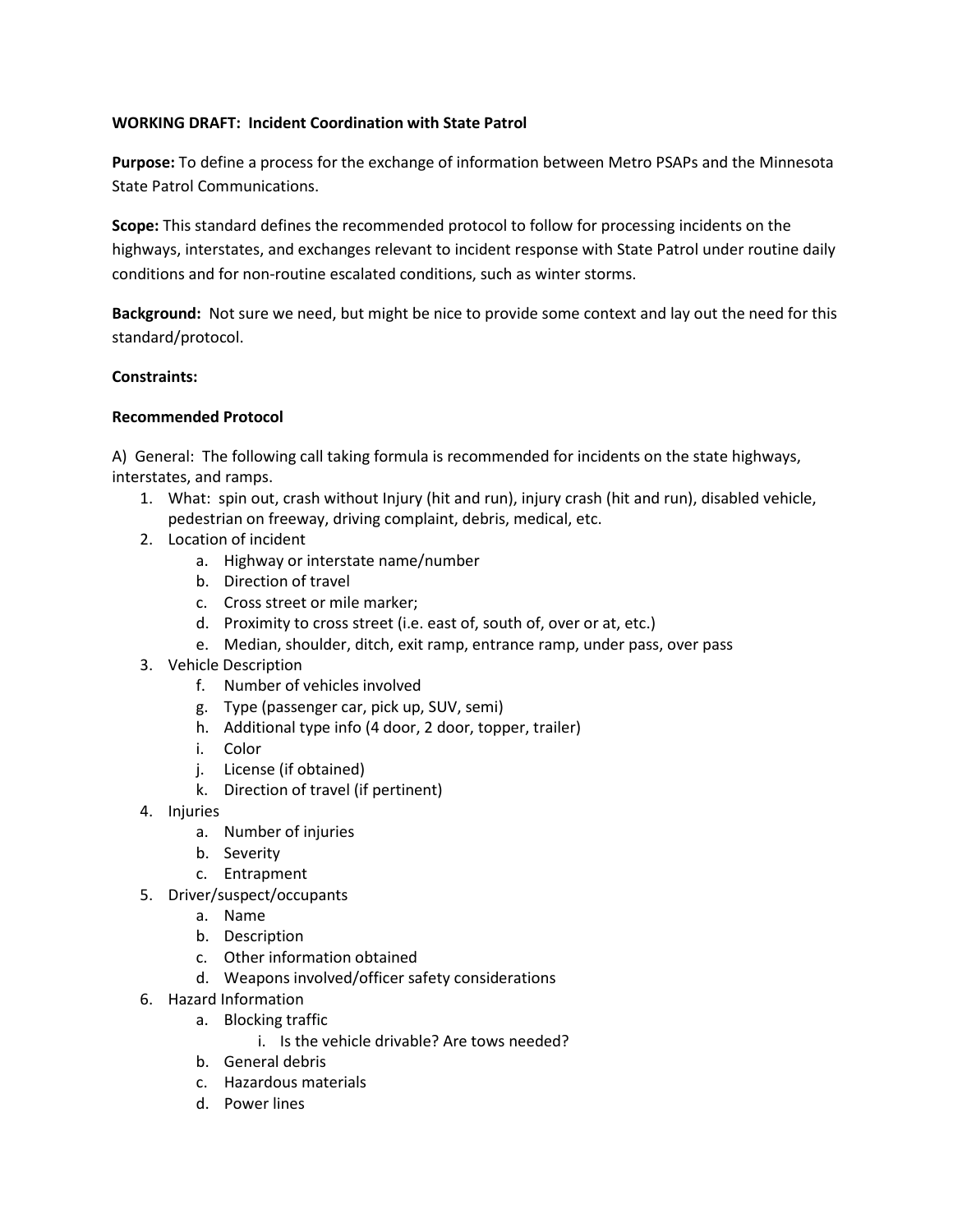- 7. Caller Info
	- l. Caller name (first and last)
	- m. Caller phone number
	- n. Involved, witness, or passerby
	- o. Location of caller now

B) Routine Conditions: State will take any call where it is related to an incident on state highways and interstates.

- 1. Initial call
	- a. Received by State PSAP (State being the primary agency):
		- i. If the call is within State's jurisdiction and no additional resources are needed, State handles the call;
		- ii. If local law, fire or EMS response is necessary, State will hail the local law enforcement PSAP via METCOM (local law PSAP is responsible for fire and EMS response);
		- iii. State may, at their discretion, inform the local PSAP of incidents (driving complaints, delayed response, etc.)
	- b. Received by local PSAP: Warm transferred to State whenever possible.
- 2. Subsequent calls accepted by the local PSAP will be transferred to state if the caller is involved, witnessed the incident, or has pertinent information.
- 3. Subsequent calls that are not transferred should be documented at the local PSAP (name, phone number, and info reported).
- 4. Incident coordination between the local PSAP and State should be conducted on METCOM.
- 5. Tows: State is responsible for ordering tow service unless directed otherwise.

C) Non-routine Conditions (i.e. winter storms, large scale vehicle accidents, State resources are overwhelmed, etc.)

- 1. Call taking adaptations: subsequent call taking is primarily focused on the following:
	- a. Location (Use caution when screening subsequent calls for multiple incidents)
	- b. Caller involved, witness, passerby (does caller have new information to share?)
	- c. Vehicle description
	- d. Injuries
	- e. Blocking
- 2. Initial call
	- a. Received by State PSAP: If local law, fire or EMS response is necessary, State will hail the local law enforcement PSAP via METCOM (local law PSAP is responsible for fire and EMS response)
		- i. Driving complaint, informing the local PSAP
		- ii. Delayed response, looking for assistance from local PSAP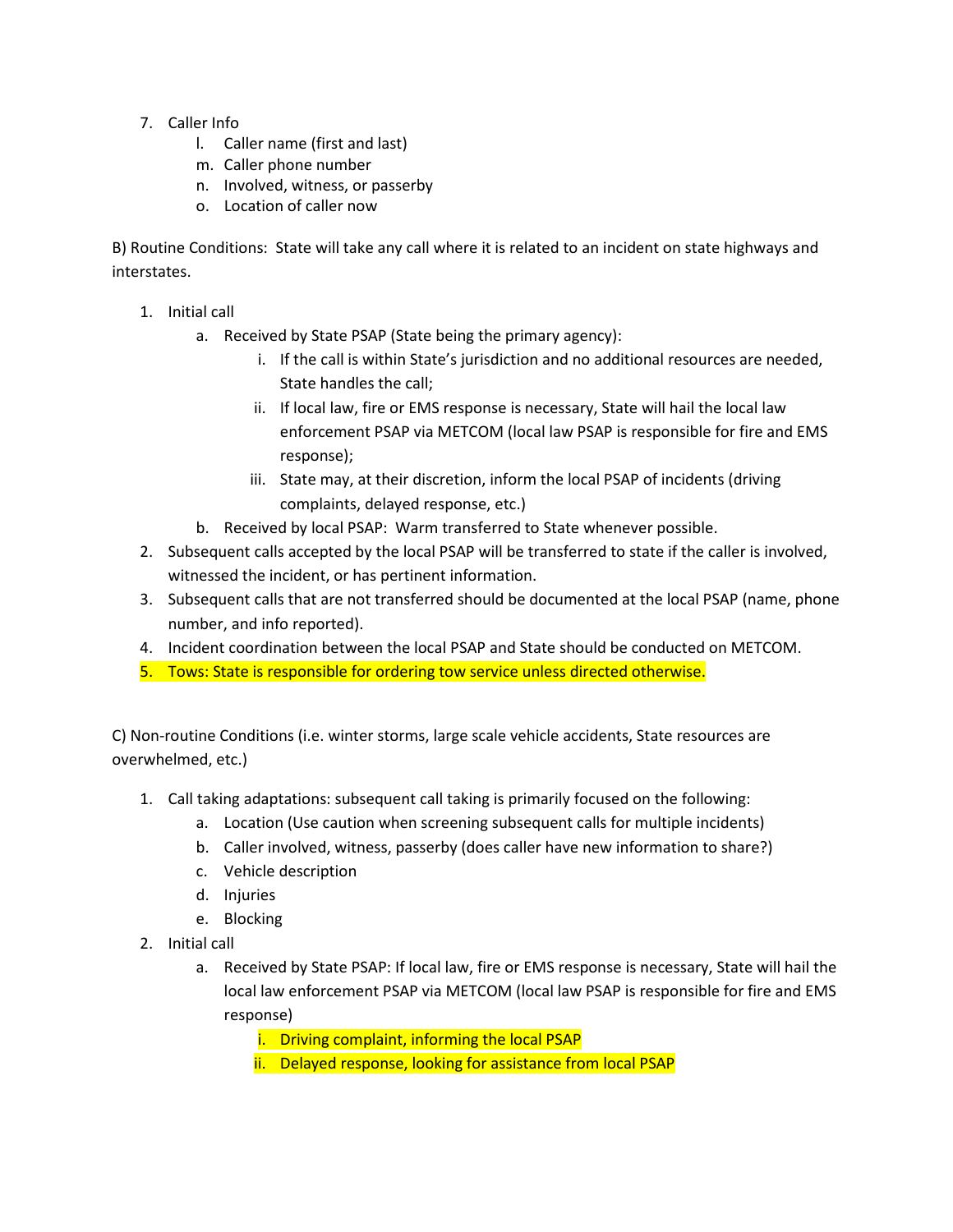- b. Received by local PSAP: Process call as normal (in local CAD) and notify State on METCOM or identified talkgroup of required **CORE** information.
	- i. Incident type
	- ii. Location
	- iii.
- 3. Subsequent calls accepted by the local PSAP will be transferred to state if the caller is involved, witnessed the incident, or has pertinent information.
- 4. Subsequent calls that are not transferred should be documented at the local PSAP (name, phone number, and info reported).
- 5. Incident coordination between the local PSAP and State should be conducted on METCOM.
	- a. During periods of high call volume related to non-routine conditions, State can elect to move radio communications to a METAC in lieu of using METCOM.
- 6. Tows: State is responsible for ordering tow service unless directed otherwise.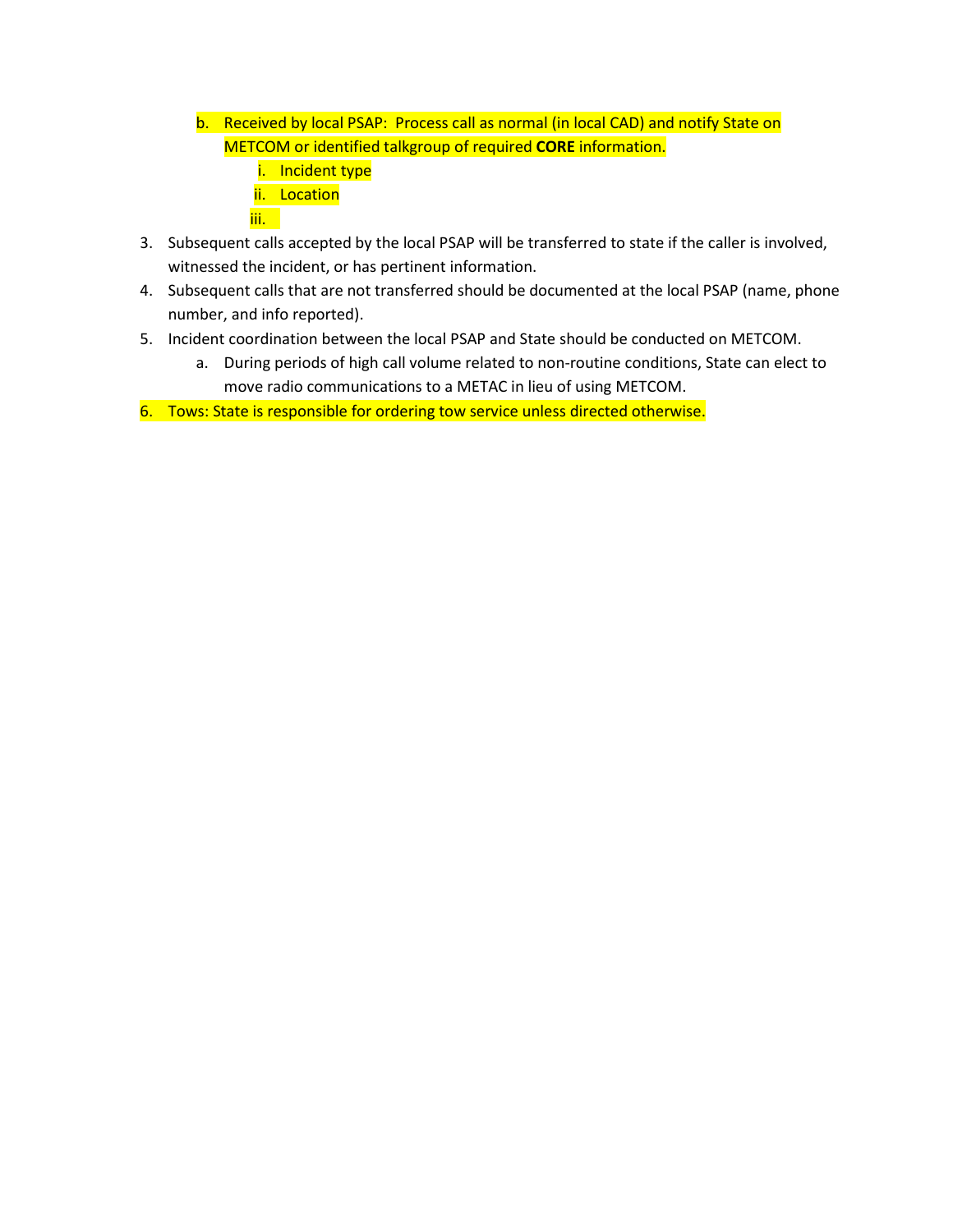#### **Metropolitan Emergency Services Board 9-1-1 Technical Operations Committee Network Report April 16, 2020**

## **Agenda Number 6.C.**

#### **1. Text-to-9-1-1:**

Washington and Scott Co. are the only remaining primary PSAPs in the metro area that have not yet implemented text capabilities on their answering applications. Both PSAPs are planning to implement text messaging concurrent with their next 9-1-1 answering application upgrade later this year.

#### **2. Firewall Implementation:**

The team working on the ESInet firewall implementation project is now focusing on turning up some of the greater MN PSAPs. It is not known at this time when the team will come back to the metro area. The MESB will pass on additional firewall implementation dates as they become available.

#### **3. Other PSAP Activity:**

The MESB is working with ECN to connect the Health East communications center to the 9-1-1 system, which would enable them to receive transferred 9-1-1 calls on the 9-1-1 system with ALI. Ramsey Co. has also begun planning to make their VESTA 9-1-1 call answering application geo-diverse. This will require a change in the ESInet to serve the second application server location. Ramsey believes the change will enhance their system redundancy and provide more COOP options.

#### **4. NG9-1-1 ESInet:**

The MESB is focusing on giving our PSAPs better continuity of operations (COOP) options as well as enabling workload sharing for the PSAPs that are interested in working together. We want to ensure that our ESInet infrastructure can support shared/hosted and cloud-based applications and not limit the use of the ESInet to just handling 9-1-1 traffic. We are working now with ECN to consider ESInet options that would rehome our PSAP ESInet connections to redundant, diverse datacenters that can become the hubs for delivery of shared/hosted and cloud-based applications to all the metro PSAPs such as CAD, CAD-to-CAD interoperability, logging, as well as 9-1-1 answering applications.

In April 2018, NENA published a new NG9-1-1 ESInet Design document that outlines new modifications to the existing ESInets in use today. The new design focuses on increasing reliability and resiliency by incorporating multiple network service providers using different network protocols (e.g. MPLS, Ethernet, cable broadband Internet, wireless carrier broadband Internet). The MESB will continue to work with ECN to develop an implementation strategy to bring the metro area ESInet configuration into compliance with the NENA design recommendations.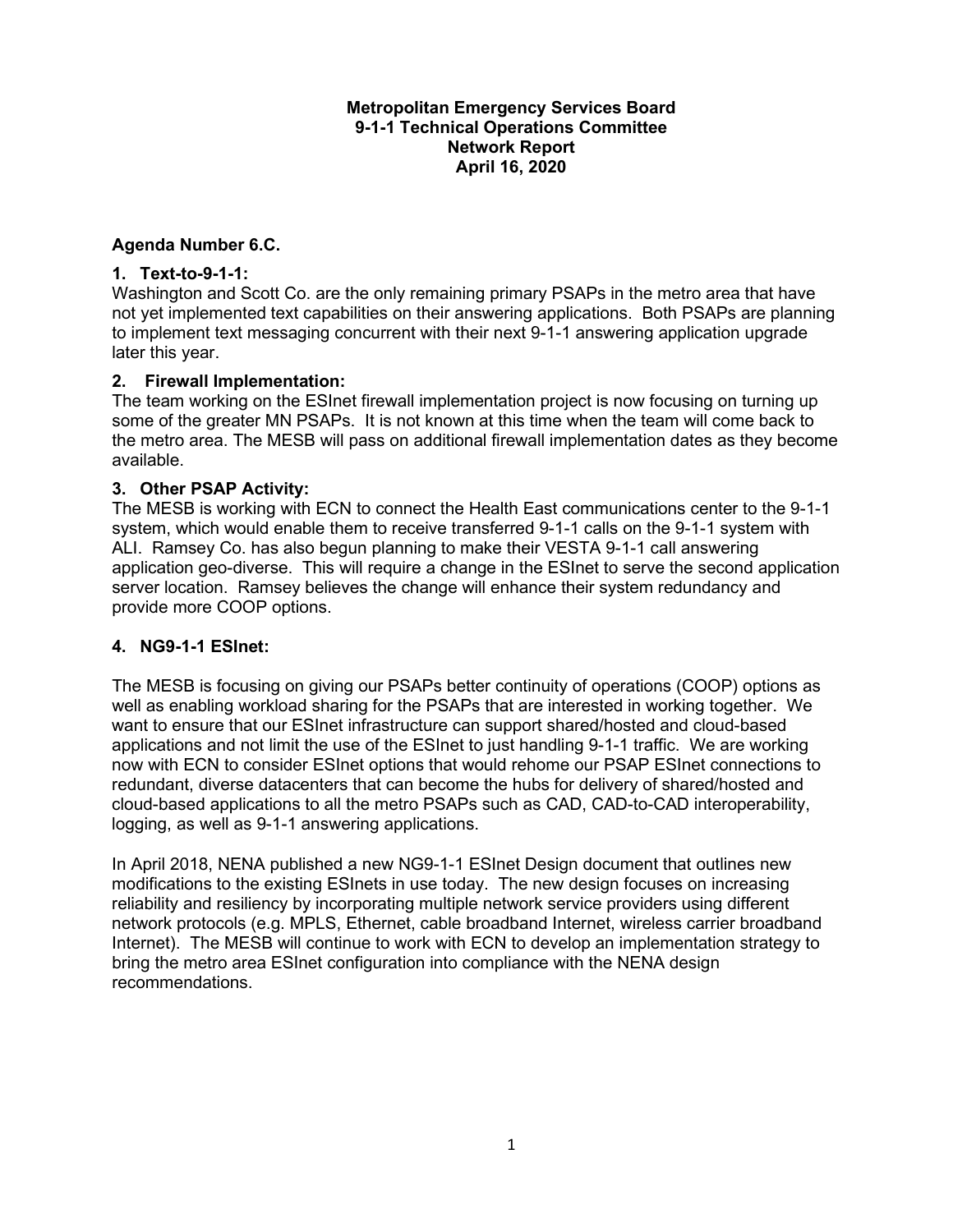# **Metropolitan Emergency Services Board 9-1-1 Technical Operations Committee 9-1-1 Data Report April 16, 2020 Meeting**

# **1. Importance of GIS for 9-1-1:**

a. MESB encourages continued **communication and planning between PSAPs and County GIS Departments** for ongoing geospatial dataset maintenance (road centerline and address points) to be used in statewide NG9-1-1 core services. The datasets also form the foundational data used in PSAP CAD and mapping systems, as well as multiple other uses beyond public safety. PSAP managers are strongly encouraged to assist their GIS counterparts in communicating to key decisionmakers and county leadership what a **vital role GIS has to their current and future PSAP operations**.

# **2. Regional GIS Data Aggregation:**

- a. **Road Centerline:** The MetroGIS/Met Council continues to process regional road centerline dataset updates nightly to the MN Geospatial Commons website. Each metro county's most recent centerline data that has been uploaded to the portal and passed validations is included in the regional dataset. All ten metro counties are using this process. An update to refine the validation tool's range overlap check is currently being tested and is anticipated to be distributed soon.
- b. **Address Points:** The MetroGIS/Met Council continues to process regional address point dataset updates nightly to the MN Geospatial Commons website. Each metro county's most recent address points that have been uploaded to the portal and passed validations are included in the regional dataset. All ten metro counties are using this process.
- c. **Boundary Polygons:** MESB uploads the **regional PSAP, ESZ, MSAG community, law, fire and EMS boundary polygon layers** to the Minnesota Geospatial Commons. The datasets are updated as boundaries change or at a minimum of quarterly. Mobile Positioning Center, Text Control Center, and VoIP Positioning Center vendors are directed to the Commons for downloads of metro's PSAP boundary polygons.
- **3. Regional 911/GIS Data Synchronization:** MESB, County GIS departments, and PSAP data coordinators continue analysis and investigation of errors resulting from regional validations in preparation for NG9-1-1.
- **4. Regional GIS-derived MSAG activity:** The transition of the Eden Prairie PSAP MSAG to one derived from Hennepin County's GIS data is underway. Previously, the same type of transition was completed for Chisago and Dakota County. The GIS-derived MSAGs will be maintained manually through 911NET until future methods and processes are put in place.
- **5. Regional Data Viewer:** The 9-1-1 dataviewer developed by MetroGIS/Met Council is available from a link on the MetroGIS project website and provides visibility to all the regional GIS datasets pertinent to the NG9-1-1 efforts. PSAP MSAG coordinators are encouraged to use the 9-1-1 dataviewer as a resource to reference the data that their county GIS departments consider valid for regional 9-1-1 use. The viewer will be updated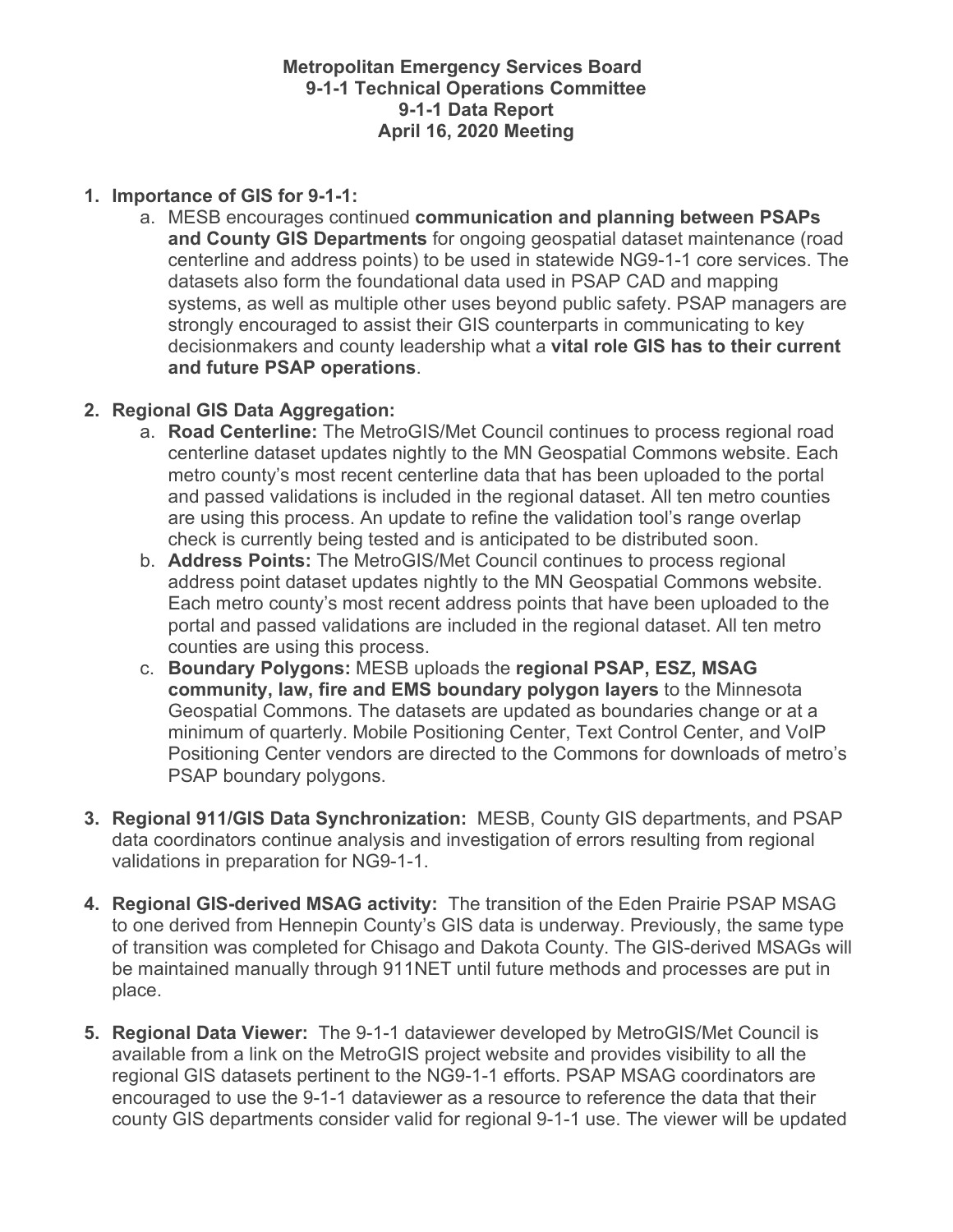in the near future to include the individual law, fire, and EMS response boundary layers. The URL link to the dataviewer project webpage is: https://www.metrogis.org/projects/9-1- 1-Data-Viewer.aspx

# **6. Statewide NG9-1-1 GIS Project:**

- a. The 30-day comment period on the **state's NG9-1-1 GIS implementation roadmap** document ended on 4/4/20. MESB submitted comments from a metro regional perspective. A few metro county GIS departments also submitted comments. ECN and MnGeo are currently reviewing the statewide feedback on the document and developing responses.
- b. The application approval and grant contract execution process for **GIS work under the NG9-1-1 Federal Grant** has been delayed at the state. After contracts are executed between ECN and MESB, MESB can proceed with establishing the sub-grant contracts with the participating counties. The two applications included: 1) Sherburne County's GIS dataset development and 2) a metro region pilot project for ongoing data lifecycle and GIS-derived MSAG processes.

# **7. Statewide GIS Data Standards:**

- a. The metro regional road centerline and address point datasets conform with the **Minnesota Geospatial Advisory Council (GAC) approved data schemas**. The datasets in GAC format are publicly available on the MN Geospatial Commons.
- b. On 4/1/20, the GAC Standards Committee started reviewing concerns raised by ECN/MnGeo on the "comprehensive mappability" from **GAC to NENA schema standards**. Standards Committee discussions will be continuing.
- c. The SECB NG911 Committee workgroup continues to meet about developing **standardized/normalized statewide emergency service agency names** for use with the emergency service provider boundary polygon GIS dataset.
- d. A presentation on the **importance of standards and the standards development process** is currently being planned for the SECB Steering Committee at their May meeting. Geoff Maas of Ramsey County GIS will be making that presentation.

# **8. New Class of Service Codes:**

- a. The codes (**WDL2, WDL1, WCVC, and VNOM**) that were made active on the CenturyLink/Intrado ALI system on 12/16/19 have not yet appeared on live wireless calls in Minnesota. Comtech attempted, but has not yet completed, their testing with Verizon before making the codes active on their system. ECN requested Comtech hold testing activity due to COVID-19. MESB will update the TOC again when the Comtech has re-established a testing date.
- b. Additional VoIP class of service codes will likely start being used in 2020. Those new NENA VoIP codes are **VRES (residential VoIP), VBUS (business VoIP), VPAY (pay phone VoIP), VENT (enterprise VoIP-PBX/Centrex)**. Timing for use of those codes will depend on the VoIP Positioning Center and the VoIP carriers. Further discussion may occur at the State NG911 Committee.

# **9. Wireless Cell Sector/Routing Data:**